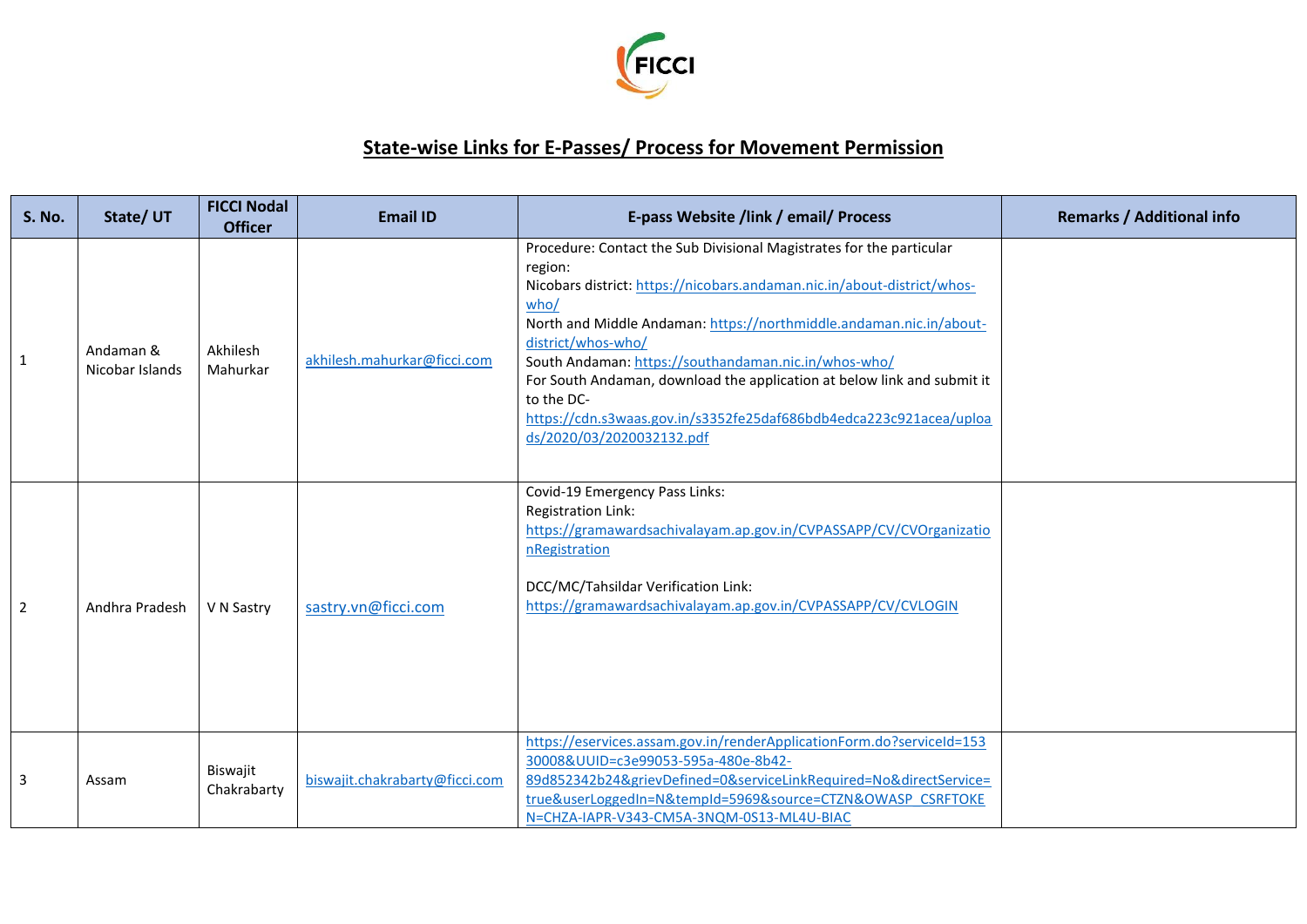

| <b>S. No.</b>  | State/UT                | <b>FICCI Nodal</b><br><b>Officer</b> | <b>Email ID</b>         | E-pass Website /link / email/ Process                                                                                                                                                                                                                                                                                                                                                                                                                              | <b>Remarks / Additional info</b>                                                                                                                                                                                |
|----------------|-------------------------|--------------------------------------|-------------------------|--------------------------------------------------------------------------------------------------------------------------------------------------------------------------------------------------------------------------------------------------------------------------------------------------------------------------------------------------------------------------------------------------------------------------------------------------------------------|-----------------------------------------------------------------------------------------------------------------------------------------------------------------------------------------------------------------|
| $\overline{4}$ | <b>Bihar</b>            | Rahul<br>Naraian                     | rahul.narain@ficci.com  | https://serviceonline.bihar.gov.in/resources/homePage/10/loginEnglish.h<br>tm                                                                                                                                                                                                                                                                                                                                                                                      |                                                                                                                                                                                                                 |
| 5              | Chandigarh              | G B Singh                            | gb.singh@ficci.com      | http://admser.chd.nic.in/dpc/                                                                                                                                                                                                                                                                                                                                                                                                                                      |                                                                                                                                                                                                                 |
| 6              | Chhattisgarh            | Prateek<br>Singh                     | prateek.singh@ficci.com | Download the app for pass<br>https://play.google.com/store/apps/details?id=com.allsoft.corona                                                                                                                                                                                                                                                                                                                                                                      | Control Room No - 0771 - 4066315<br>Email - dtic-directorate.cg@gov.in<br>Vedvrat Sirmour, Jt Transport<br>Commissioner -8224900700, 9424170100<br>email - atc.cg@gov.in                                        |
| $\overline{7}$ | Dadra & Nagar<br>Haveli | Sunmeet<br>Singh Brar                | sunmeet.brar@ficci.com  | http://dnh.nic.in/                                                                                                                                                                                                                                                                                                                                                                                                                                                 |                                                                                                                                                                                                                 |
| 8              | Delhi                   | Ashish Malik                         | ashish.malik@ficci.com  | http://59.180.234.21:8080/movementservices/login.htm;jsessionid=5e8e<br>a49156fe201446e287f8762e<br>https://covidpass.egovernments.org/requester-dashboard/register                                                                                                                                                                                                                                                                                                | Helpline Number and email ID<br>Phone: 011-23469526 (24x7)<br>Email ID: covid19-<br>helpdesk@delhipolice.gov.in                                                                                                 |
| 9              | Goa                     | Pradeep<br>Ahire                     | pradeep.ahire@ficci.com | Travel Passes from concerned District area District Magistrate<br>Smt. R. Menaka, IAS, Collector North Goa District Collectorate, Office No:<br>2223612, 2225383, 2427690, 2426578, 2225083<br>Mobile: 9822123071 / Fax: 2426492<br>Email: coln.goa@nic.in / Website: https://northgoa.nic.in<br>Shri Ajit Roy, IAS, Collector & District Magistrate South Goa<br>Phone: 0832-2794414/ Fax: 0832-279440 Email: cols.goa@nic.in<br>Website: https://southgoa.nic.in | For Travel Permit:<br>https://goaonline.gov.in/Appln/UIL/DeptSe<br>rvices? DocId=REV& ServiceId=REV13<br>For temporary Pass:<br>https://goaonline.gov.in/Appln/UIL/DeptSe<br>rvices? Docld=REV& ServiceId=REV14 |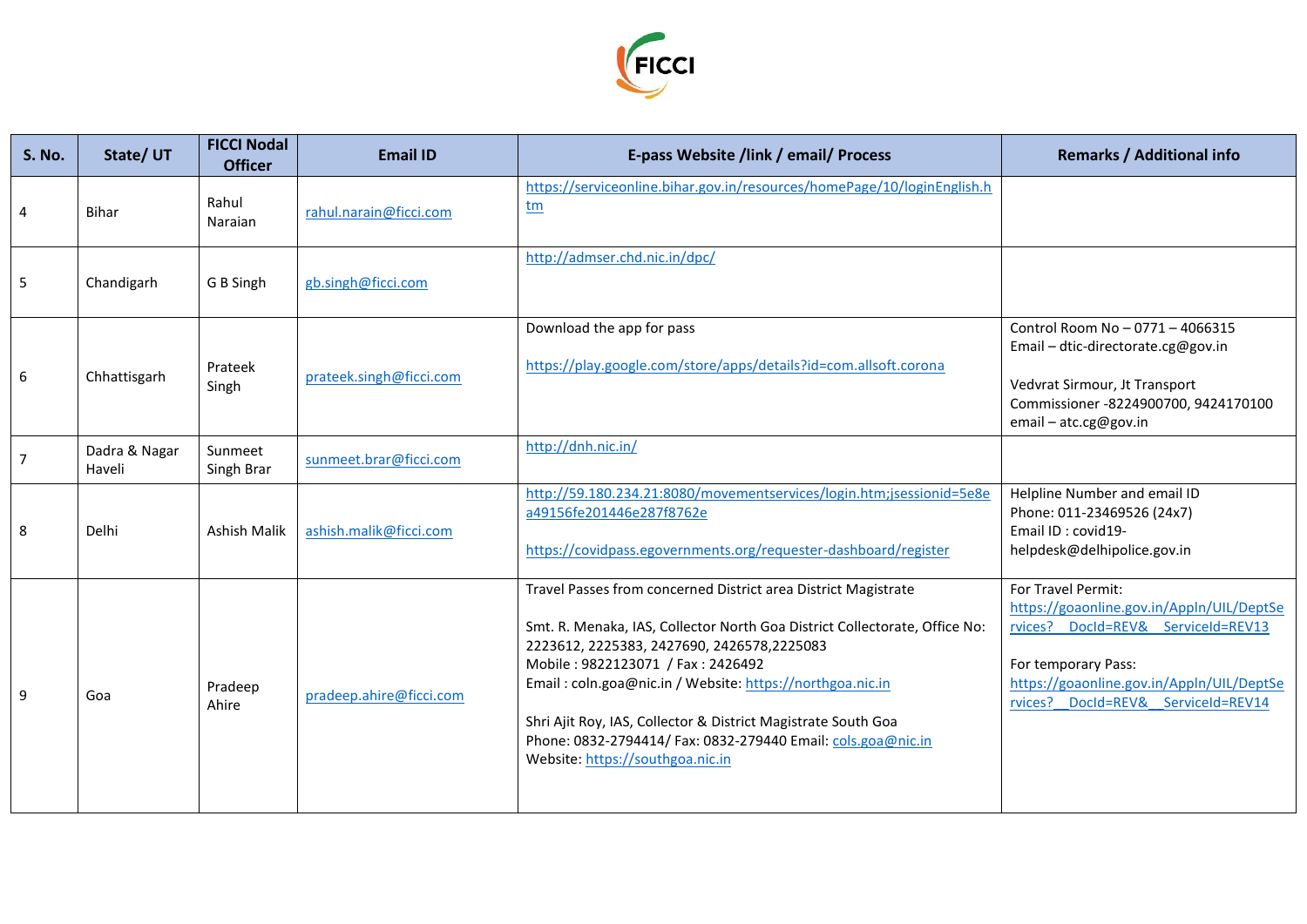

| <b>S. No.</b> | State/UT            | <b>FICCI Nodal</b><br><b>Officer</b> | <b>Email ID</b>         | E-pass Website /link / email/ Process                                                                                                                                                                                                                                                                                                                                                                                                              | <b>Remarks / Additional info</b>                                                                                                                        |
|---------------|---------------------|--------------------------------------|-------------------------|----------------------------------------------------------------------------------------------------------------------------------------------------------------------------------------------------------------------------------------------------------------------------------------------------------------------------------------------------------------------------------------------------------------------------------------------------|---------------------------------------------------------------------------------------------------------------------------------------------------------|
| 10            | Gujarat             | Pankaj Tibak                         | pankaj.tibak@ficci.com  | Write to the DC / Sub DM seeking permission to open factory/warehouse,<br>movement of employees and cargo/truck (Include details such as<br>Company name and factory address, Line of business (Specify why is it an<br>essential commodity, Names and copies of ID cards of the employees, any<br>other specifications) and follow up with them. For any further queries,<br>the person can call 079 2325 1900 to seek an update                  | Companies can also obtain passes for their<br>essential staff and vehicles by sending<br>request at ro53elc@gmail.com / Control<br>Room No: 1077, 51900 |
| 11            | Haryana             | Arun<br>Sharma                       | arun.sharma@ficci.com   | https://saralharyana.gov.in/<br>https://covidpass.egovernments.org/requester-dashboard/register                                                                                                                                                                                                                                                                                                                                                    |                                                                                                                                                         |
| 12            | Himachal<br>Pradesh | G B Singh                            | gb.singh@ficci.com      | Apply for a curfew pass at: http://covidepasss.hp.gov.in/apply-for-e-pass/<br>For Vehicle Movement e-pass in Kangra, Kullu and Una, you can also<br>apply $at:$<br>https://serviceonline.gov.in/login.do?state code=2&OWASP CSRFTOKEN<br>=5T4V-4AYG-9HUE-RUJN-5R4U-3PUP-N0WG-7R7H<br>(Click on 'Select State'> Choose 'Himachal Pradesh' from the drop-down<br>menu> Scroll-down to 'Newly Launched Services' > Click on 'Issuance of e-<br>pass') | Himachal Help Line number- 1967 and GM-<br>District Industry Centre -Mr Sanjay Kanwar-<br>Deputy Director- Industries-<br>Baddi9418060728               |
| 13            | Jammu &<br>Kashmir  | Arshad<br>Danish                     | arshad.danish@ficci.com | Please apply for a curfew pass at:<br>https://serviceonline.gov.in/login.do?state_code=1&OWASP_CSRFTOKEN<br>=SV32-B7OM-DFWJ-763P-LWBH-3FXY-6H0P-CPIL                                                                                                                                                                                                                                                                                               |                                                                                                                                                         |
| 14            | Jharkhand           | Ranajoy Sen                          | ranajoy.sen@ficci.com   | Please apply for a curfew pass at<br>http://164.100.59.117/public/pan reg.php                                                                                                                                                                                                                                                                                                                                                                      | Government has also provided helpline<br>numbers<br>Jharkhand COVID - 19 Control Room<br>Numbers - 06512261000 / 06512261002 /<br>9955837425            |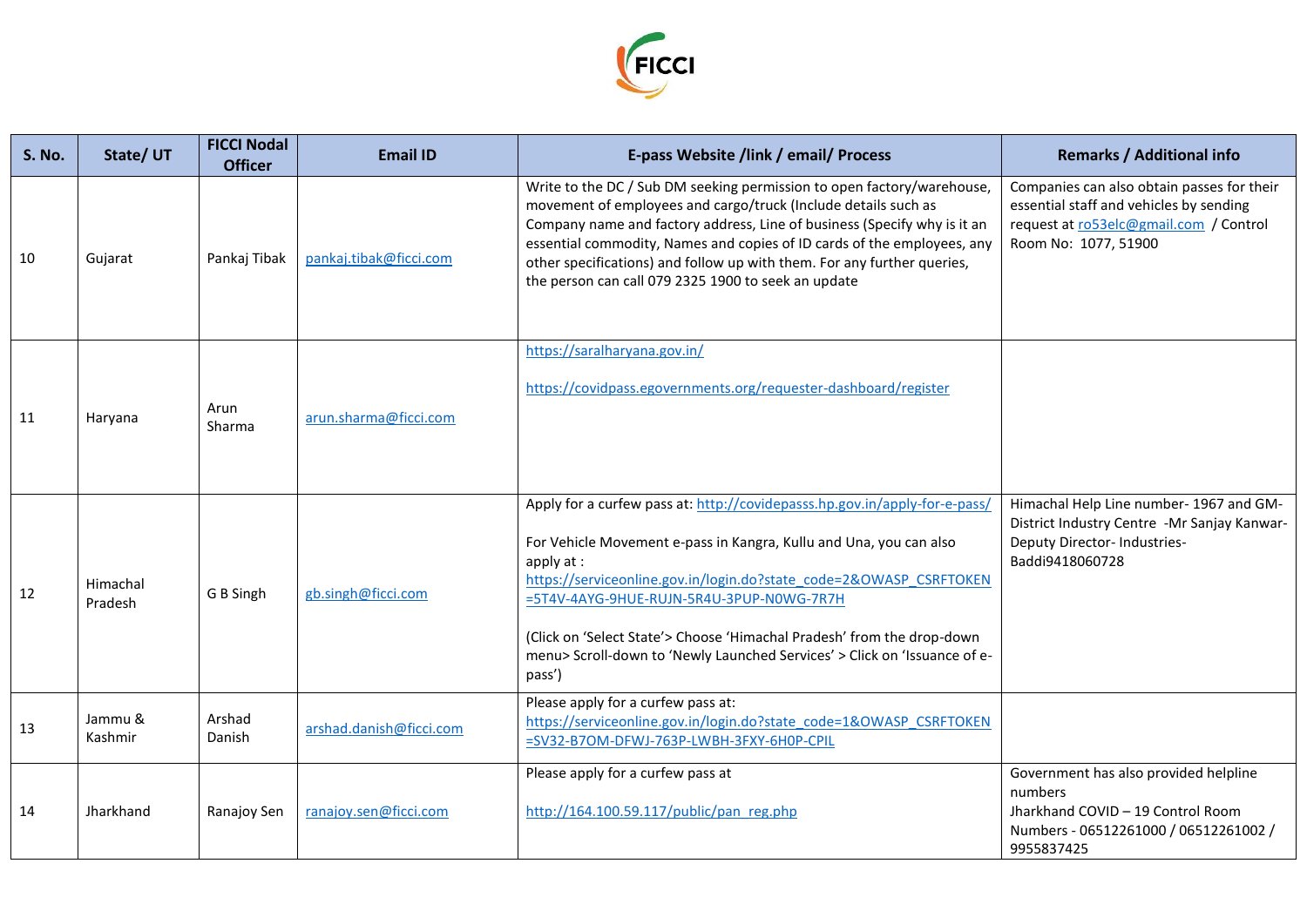

| <b>S. No.</b> | State/UT  | <b>FICCI Nodal</b><br><b>Officer</b> | <b>Email ID</b>          | E-pass Website /link / email/ Process                                                                                                                                                                                                                                                                                                                                | <b>Remarks / Additional info</b>                                                                                                                                                                                                                                                                                                                                                                                                                                                                                                                          |
|---------------|-----------|--------------------------------------|--------------------------|----------------------------------------------------------------------------------------------------------------------------------------------------------------------------------------------------------------------------------------------------------------------------------------------------------------------------------------------------------------------|-----------------------------------------------------------------------------------------------------------------------------------------------------------------------------------------------------------------------------------------------------------------------------------------------------------------------------------------------------------------------------------------------------------------------------------------------------------------------------------------------------------------------------------------------------------|
| 15            | Karnataka | Shaju<br>Mangalam                    | shaju.mangalam@ficci.com | Bangalore: Organisations and individuals can obtain passes from<br>Karnataka State Police (KSP) e-portal at:<br>https://kspclearpass.mygate.com/signup<br>Access FAQs for Individuals applying at:<br>https://mygate.com/blog/faqs-for-ksp-clear-pass-individuals/<br>Access FAQs for organisations applying at:<br>https://mygate.com/blog/ksp-clearpass-companies/ | <b>Districts other than Bangalore:</b><br><b>Organisations: Following the business</b><br>continuity approval from the Department<br>of Industries & Commerce, Karnataka,<br>please contact your nearest district police<br>to obtain movement passes for your<br>employees/ vehicles.<br>Individuals: Nearest district police to be<br>contacted.                                                                                                                                                                                                        |
| 16            | Kerala    | Savio<br>Mathew                      | savio.mathew@ficci.com   | https://pass.bsafe.kerala.gov.in                                                                                                                                                                                                                                                                                                                                     | Resuming operations of essential goods<br>manufacturers:<br>The Company should contact the Control<br>Room in Directorate of Industry &<br>Commerce (DIC) within Kerala.<br>DIC to then reach out to concerned District<br>Authorities.<br>District Authorities to then authorize the<br>factory to resume operations and to also<br>exempt certain workers from company to<br>work in the factory.<br>It is suggested they carry their ID cards and<br>Invoice / Waybill stating the origin,<br>destination and items being moved for easy<br>reference. |
| 17            | Ladakh    | Arshad<br>Danish                     | arshad.danish@ficci.com  | Click at below link to apply for an e-pass : https://leh.nic.in/epass/                                                                                                                                                                                                                                                                                               |                                                                                                                                                                                                                                                                                                                                                                                                                                                                                                                                                           |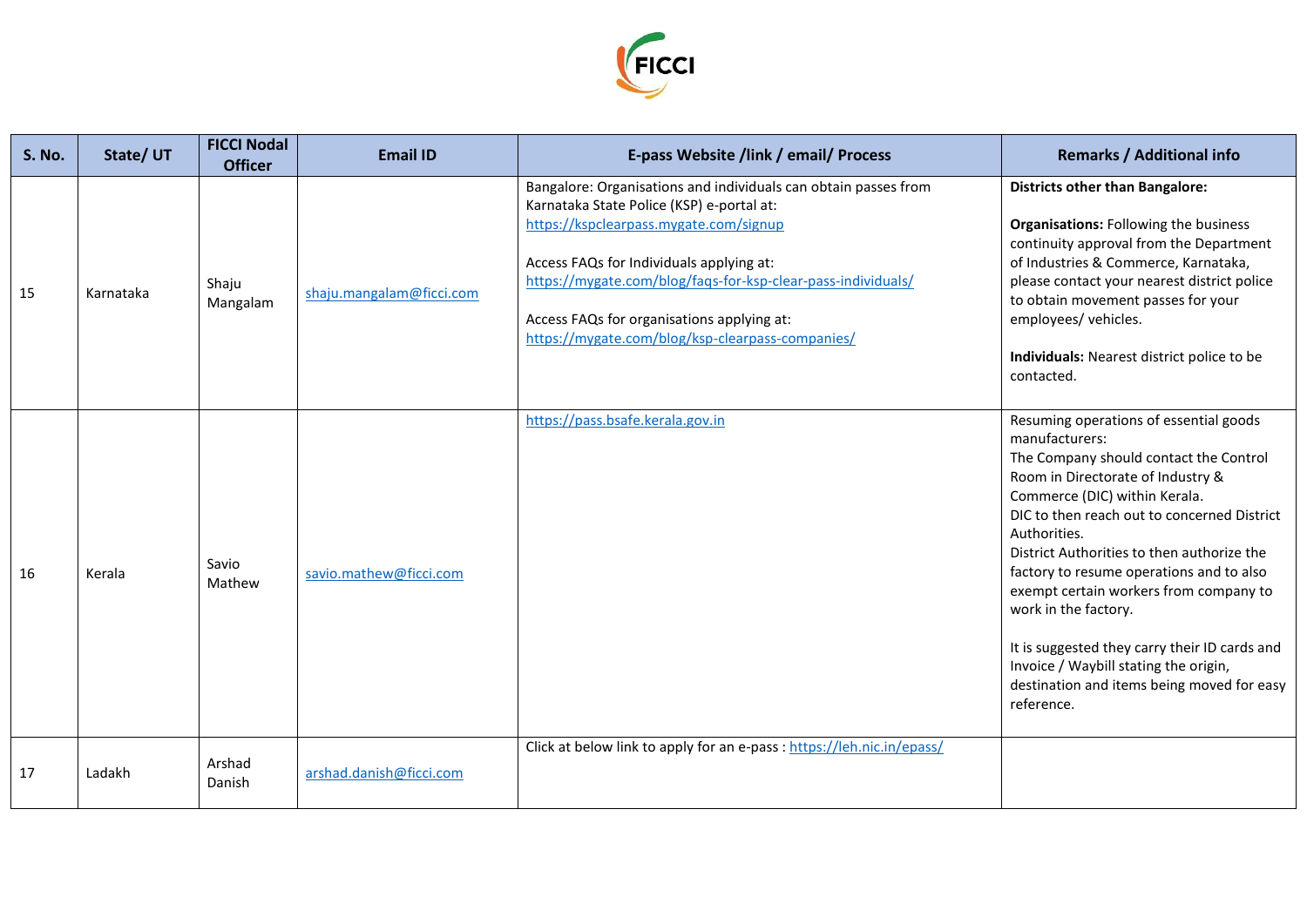

| <b>S. No.</b> | State/UT          | <b>FICCI Nodal</b><br><b>Officer</b> | <b>Email ID</b>             | E-pass Website /link / email/ Process                                                                                                                                                                                                                                                                                                             | <b>Remarks / Additional info</b>                                                                                                                                                                                                                                                                                                                                                                                                                   |
|---------------|-------------------|--------------------------------------|-----------------------------|---------------------------------------------------------------------------------------------------------------------------------------------------------------------------------------------------------------------------------------------------------------------------------------------------------------------------------------------------|----------------------------------------------------------------------------------------------------------------------------------------------------------------------------------------------------------------------------------------------------------------------------------------------------------------------------------------------------------------------------------------------------------------------------------------------------|
| 18            | Madhya<br>Pradesh | Shantanu<br>Tripathi                 | shantanu.tripathi@ficci.com | Link for e-pass<br>https://mapit.gov.in/covid-19/applyepass.aspx?q=apply                                                                                                                                                                                                                                                                          | One can also write to<br>facilitation@mpidc.co.in                                                                                                                                                                                                                                                                                                                                                                                                  |
| 19            | Maharashtra       | Deepak<br>Mukhi                      | deepak.mukhi@ficci.com      | MIDC: For Operation of factory / Plant during Lockdown. Write an email<br>to concerned DC.<br>https://permission.midcindia.org/<br>For the movement of restricted number of employees in Maharashtra<br>except Pune:<br>https://covid19.mhpolice.in/<br>For the movement of restricted number of employees in Pune:<br>https://www.punepolice.in/ |                                                                                                                                                                                                                                                                                                                                                                                                                                                    |
| 20            | Odisha            | Himansu<br>Shekhar<br>Sahoo          | himansu.sahoo@ficci.com     | https://covidpass.egovernments.org/requester-dashboard/register                                                                                                                                                                                                                                                                                   | SANJOG Helpline Toll Free no- 155335 has<br>been created wherein traders and<br>industries can register their grievances with<br>regard to movement of goods.<br>Sri Surendra Kumar, Principal Secretary<br>Water Resources and State Level<br>Monitoring Unit on Goods and Services.<br>0674-2536764/2323014/9437152002/<br>wrsec.or@nic.in/<br>surendrakumar1966@nic.in<br>Helpline for drivers and operators has been<br>created (0674-2620200) |
| 21            | Puducherry        | Sudharsan<br>Ramu                    | sudharsan.ramu@ficci.com    | https://covidpass.egovernments.org/requester-dashboard/register                                                                                                                                                                                                                                                                                   |                                                                                                                                                                                                                                                                                                                                                                                                                                                    |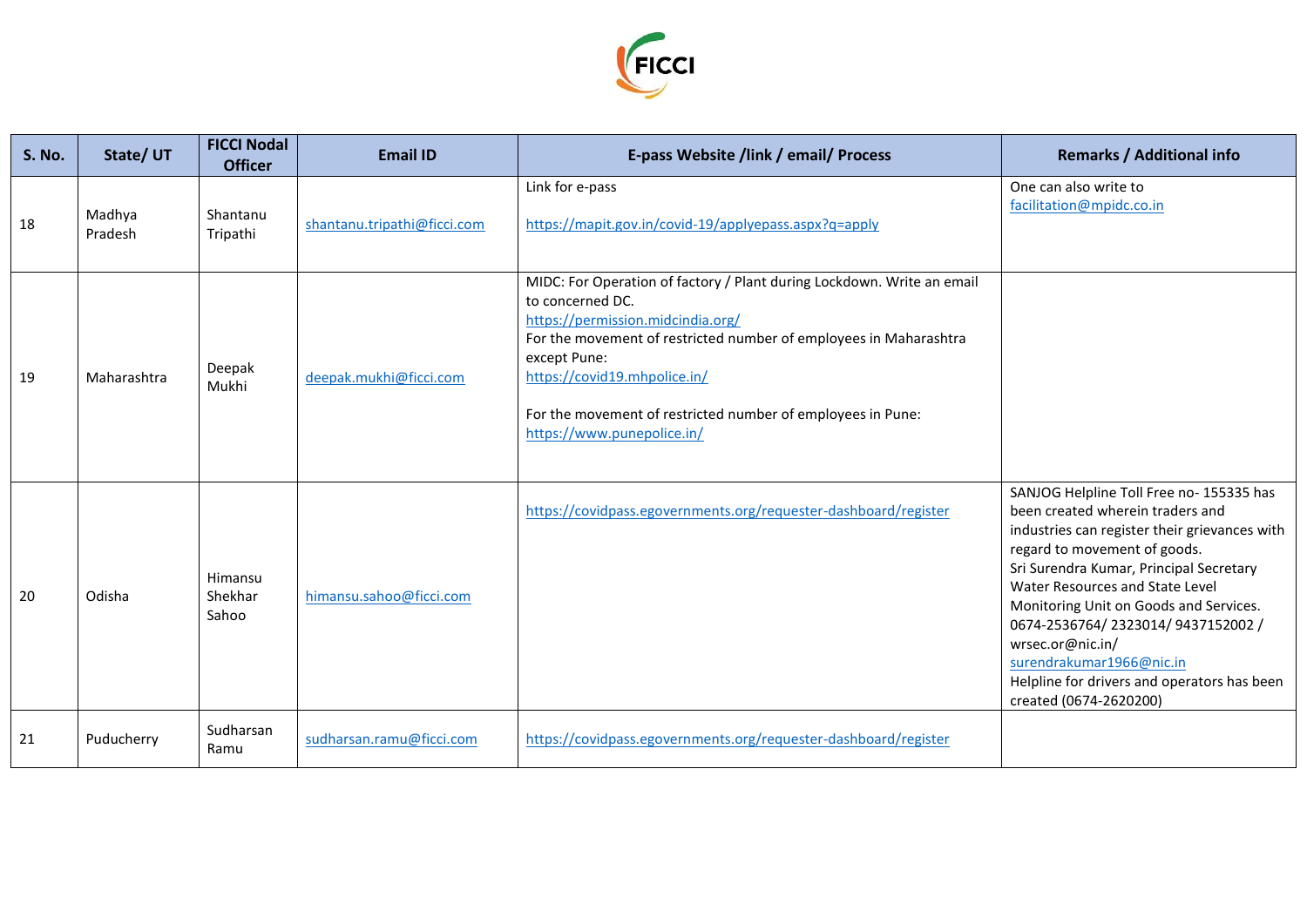

| <b>S. No.</b> | State/UT          | <b>FICCI Nodal</b><br><b>Officer</b> | <b>Email ID</b>       | E-pass Website /link / email/ Process                                                                                                                                                                                                                                                                                                                                                       | <b>Remarks / Additional info</b>                                                                                                                                                                                                                                                            |
|---------------|-------------------|--------------------------------------|-----------------------|---------------------------------------------------------------------------------------------------------------------------------------------------------------------------------------------------------------------------------------------------------------------------------------------------------------------------------------------------------------------------------------------|---------------------------------------------------------------------------------------------------------------------------------------------------------------------------------------------------------------------------------------------------------------------------------------------|
| 22            | Punjab            | G B Singh                            | gb.singh@ficci.com    | e-Pass is being issued for those who are engaged in providing essential<br>services like health, manufacturing, transport, storage, shops, banking,<br>media persons. For e-passes, Apply at<br>https://epasscovid19.pais.net.in/<br>Can also apply at:<br>https://covidpass.egovernments.org/requester-dashboard/register                                                                  |                                                                                                                                                                                                                                                                                             |
| 23            | Rajasthan         | Atul Sharma                          | atul.sharma@ficci.com | Apply for pass at :<br>https://epass.rajasthan.gov.in/login<br>Access the video here on how to use RajCop Citizen app for lockdown<br>pass at: https://www.youtube.com/watch?v=n-<br>Irh o84 0&feature=youtu.be<br>Refer below site for FAQs:<br>https://police.rajasthan.gov.in/FAQ.html<br>Pass can also be applied at<br>https://covidpass.egovernments.org/requester-dashboard/register |                                                                                                                                                                                                                                                                                             |
| 24            | <b>Tamil Nadu</b> | P Sridharan                          | p.sridharan@ficci.com | https://epasskki.info/                                                                                                                                                                                                                                                                                                                                                                      | e-Pass is being issued for those who are<br>engaged in providing essential services like<br>manufacturing, transport, storage and<br>shops but do not have a Government or<br>Private ID.<br>This form is being launched only for such<br>people.<br>Others kindly DO NOT submit this form. |